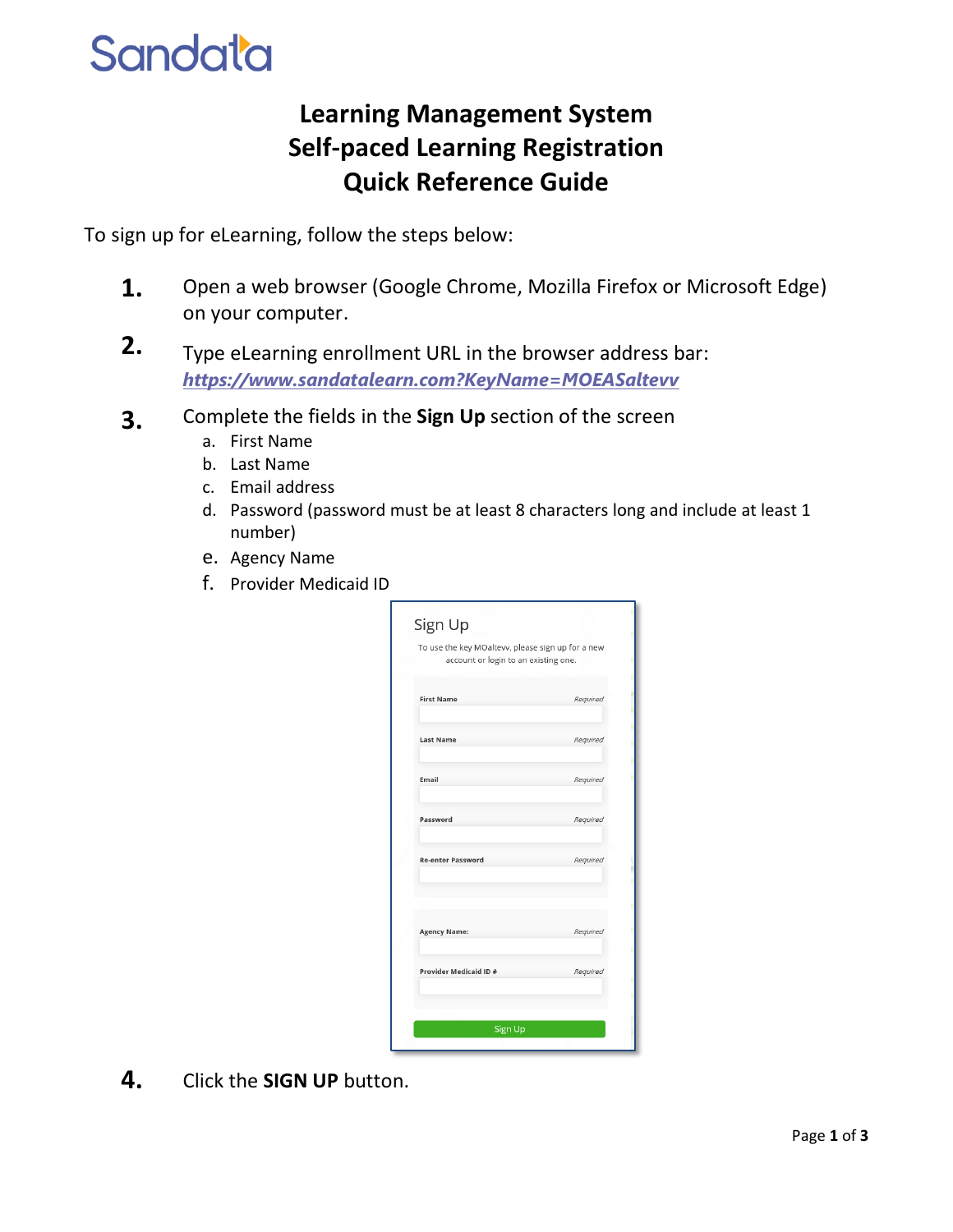## Sandata

- **5.** The *Sandatalearn* homepage will display.
- **6.** Click on **My Courses** to view the available course.



**7.** Click the course name or the **Start** button to open the course.

| <b>MY COURSES</b> |                                                                                                     |                      |              |                              |
|-------------------|-----------------------------------------------------------------------------------------------------|----------------------|--------------|------------------------------|
| ନ୍ମ               |                                                                                                     | <b>Date Enrolled</b> | $\checkmark$ | <b>H</b><br>−<br><b>FREE</b> |
| $\cdots$          | <b>AGGREGATOR Self-Paced</b>                                                                        |                      |              |                              |
|                   | <b>Online Course</b>                                                                                |                      | <b>Start</b> |                              |
|                   | This is a 30 minute self-paced course for provider agencies using an approved Alternate EVV system. |                      |              |                              |